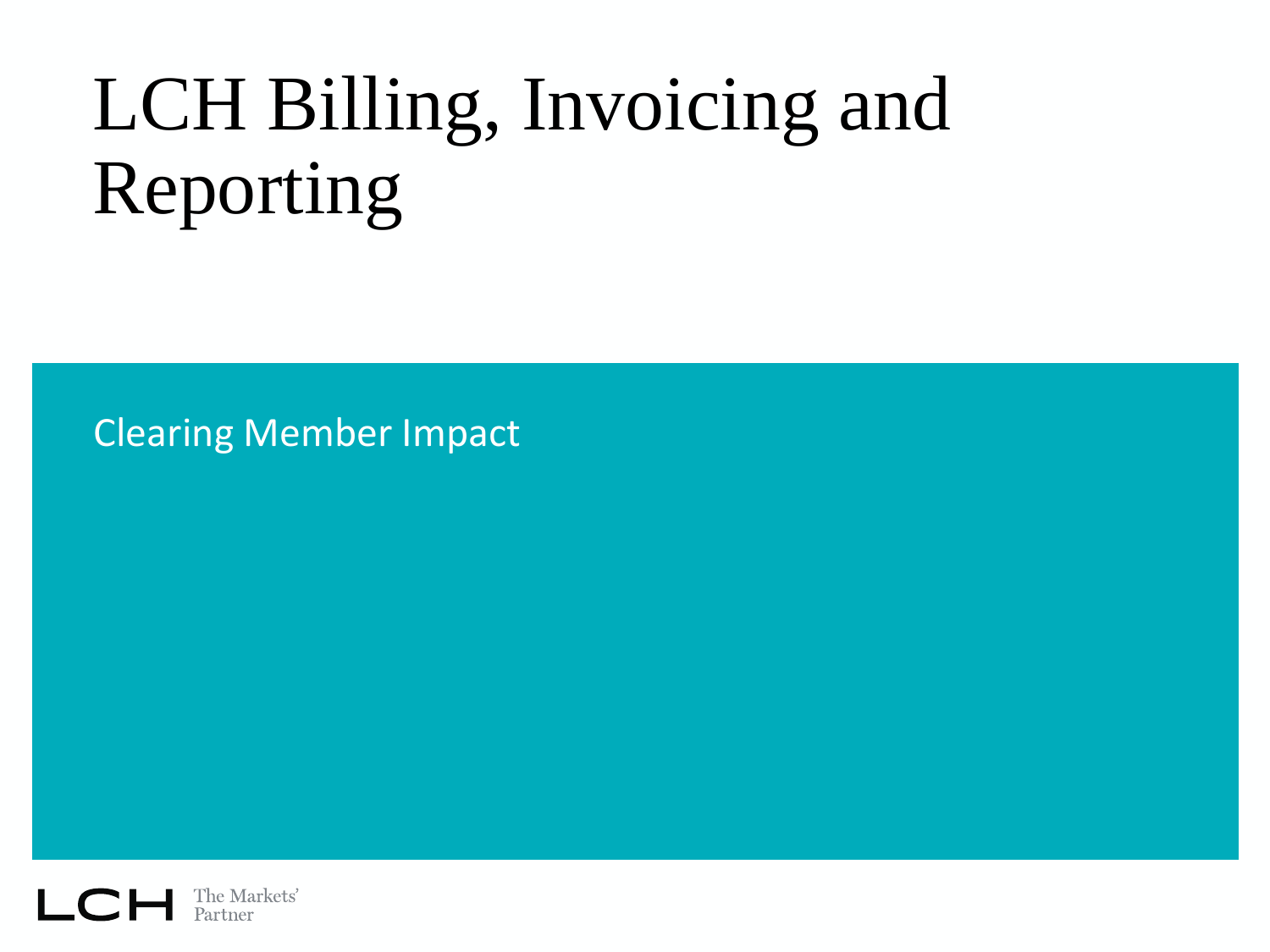## **Contents**

 $L$   $C$   $H$  The Markets'

| 1. Introduction                                                         | 3         |
|-------------------------------------------------------------------------|-----------|
| 2. Clearing Member Impact: Interest                                     | $4 - 6$   |
| 3. Clearing Member Impact: Accommodation Charge/Non-Cash Collateral Fee | 7         |
| 4. Clearing Member Impact: PPS Recharge Fees                            | 8         |
| 5. Clearing Member Impact: Clearing Service Fees                        | 9         |
| 6. New Reports                                                          | 10        |
| 7. New Reports Specification                                            | 11        |
| 8. Impact to Existing Banking Reports                                   | $12 - 16$ |
| 9. Testing                                                              | 17        |
| 10.Summary                                                              | 18        |
| 11. Contacts                                                            | 19        |
| 12. Disclaimer                                                          | 20        |

2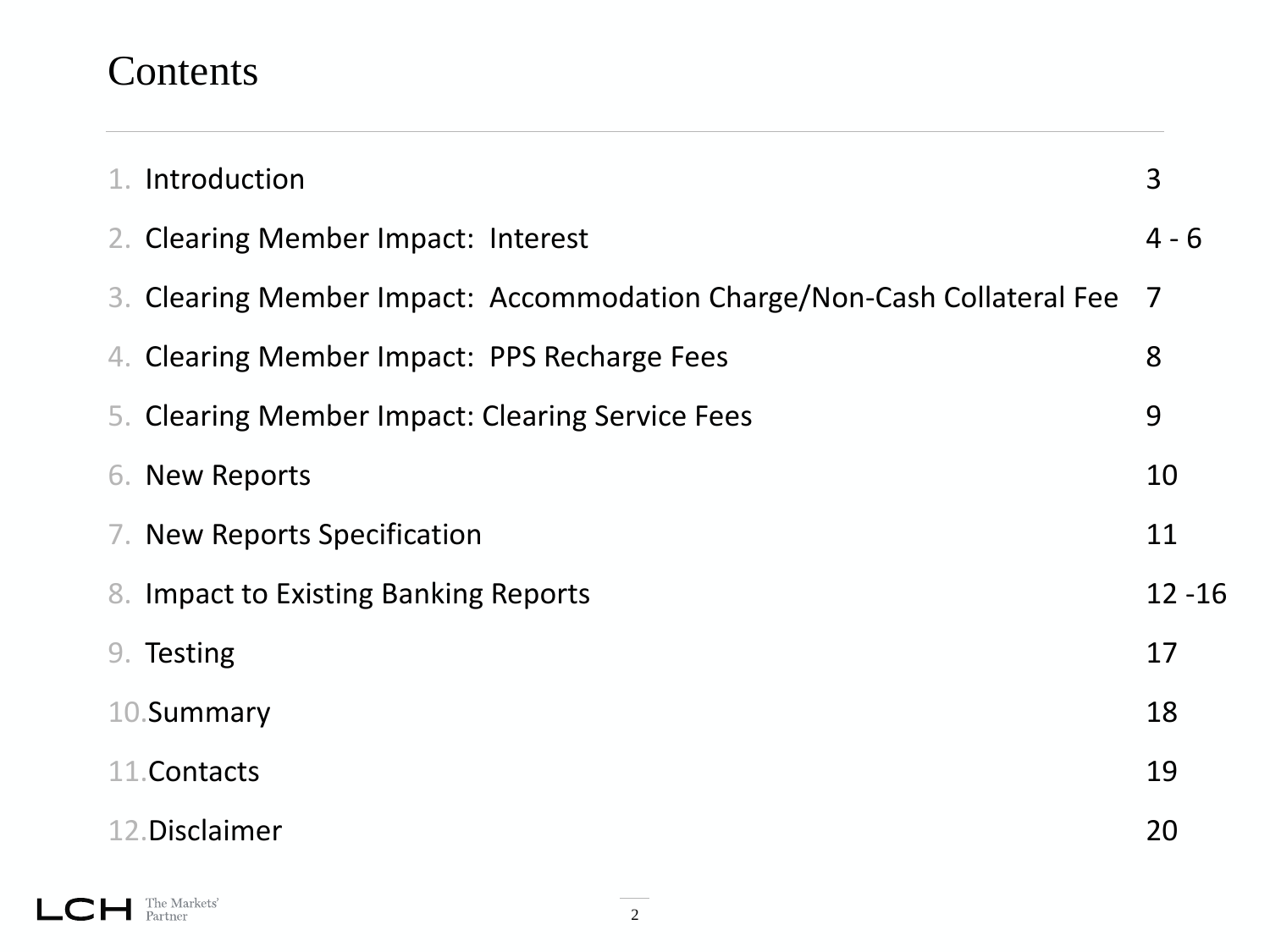## Introduction

- The proposed changes will simplify LCH procedures for billing and settlement of collateral fees and improve invoices and reports issued to members.
- Key enhancements are in the segregation of cash flows and the level of detail for reporting and invoicing, with other processes also being addressed.
- The initial impact to members will be from  $1<sup>st</sup>$  September 2016, with enhancements to some daily reporting, and the first billing cycle effected on 5<sup>th</sup> October 2016.

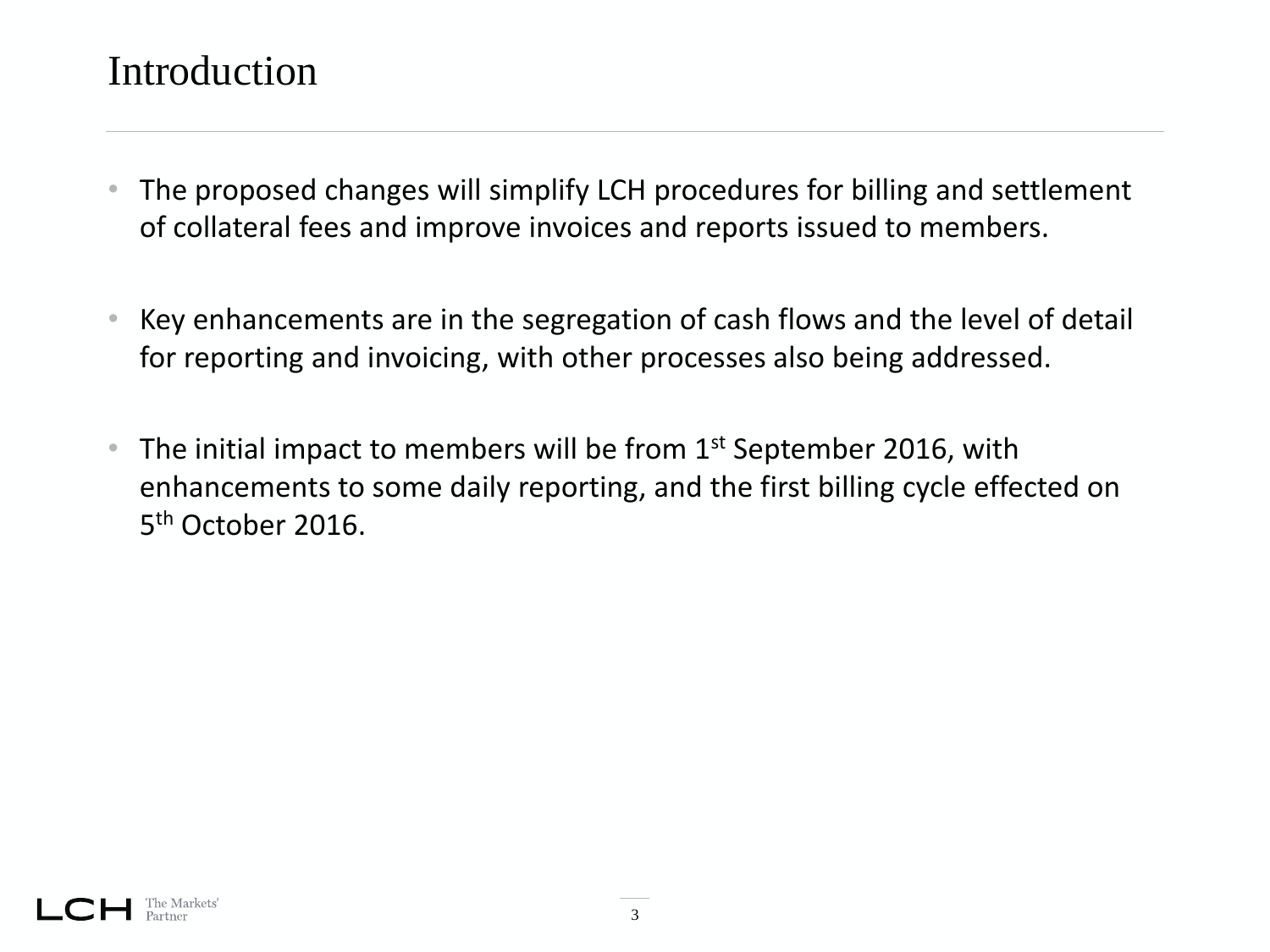Interest will be broken out into two separate calculations and entries – interest accrued against the respective currency base rate (SONIA/EONIA/FED rate etc) and interest accrued against the respective spread applied by LCH. Detailed below are the current and future states.

| <b>Current</b>                                                                                                                                                                                                                       | <b>Future</b>                                                                                                                                                                                                                                                                                                                                |
|--------------------------------------------------------------------------------------------------------------------------------------------------------------------------------------------------------------------------------------|----------------------------------------------------------------------------------------------------------------------------------------------------------------------------------------------------------------------------------------------------------------------------------------------------------------------------------------------|
| The amount paid to / received from members on<br>cash collateral placed with LCH is determined<br>using the respective currency base rate, which is<br>reduced by a predefined spread amount. Spread<br>values vary by service line. | Two separate calculations and postings:<br>Interest accrued against the respective currency<br>1.<br>base rate (SONIA/EONIA/FED Rate) will be<br>calculated, posted and reported separately as<br>'Interest'<br>Fees accrued as spread by LCH will be calculated,<br>2.<br>posted and reported separately as 'Cash<br><b>Collateral Fee.</b> |
| used for Default Fund<br>rates<br>The l<br>current<br>contributions are compounded across GBP, EUR<br>and USD.                                                                                                                       | Interest accrued against GBP, EUR and USD for Default<br>funds will continue to be compounded. Collateral Fee<br>for Default funds will not be compounded. This is to<br>be considered a flat fee.                                                                                                                                           |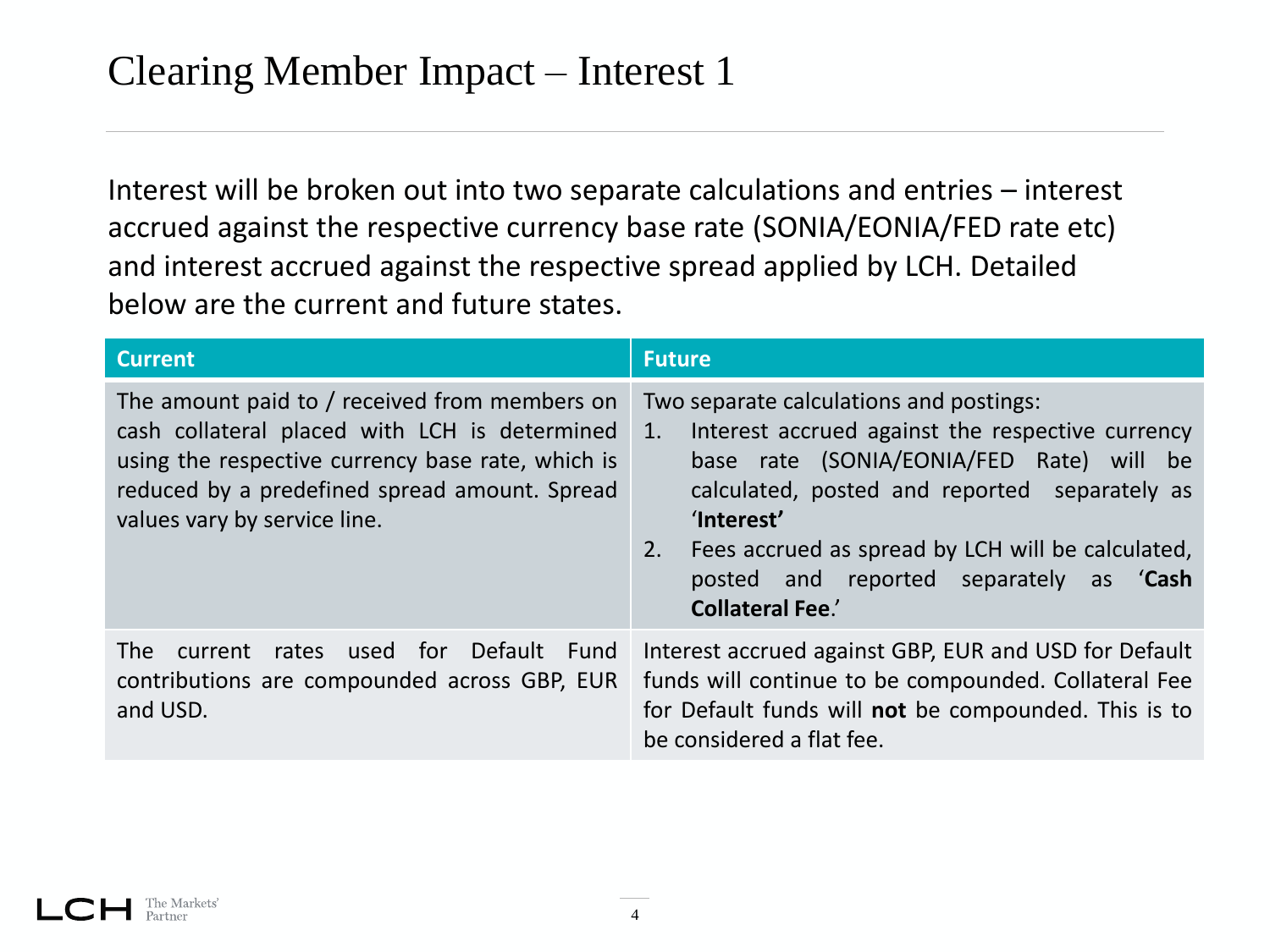**Reporting** 

| <b>Current</b>                                                                               | <b>Future</b>                                                                                                                         |
|----------------------------------------------------------------------------------------------|---------------------------------------------------------------------------------------------------------------------------------------|
| Interest reported in Banking REP00038/32 and<br>postings reflected in Banking REP00022/29/37 | • 'Interest' will be detailed in the new monthly Banking<br>REP00040. This will provide a daily breakdown of the<br>interest accrual. |
|                                                                                              | • The total 'Cash Collateral Fee' will be detailed in the<br>monthly fee invoice alongside Clearing Service and PPS<br>Recharge Fees. |
|                                                                                              | • Collateral Fees will be detailed in a new monthly<br>report REP00041. This will supplement the invoice with<br>a daily breakdown    |
|                                                                                              | • Both 'Interest' and 'Cash Collateral Fee' postings will<br>be reflected in Banking REP00022a/37.                                    |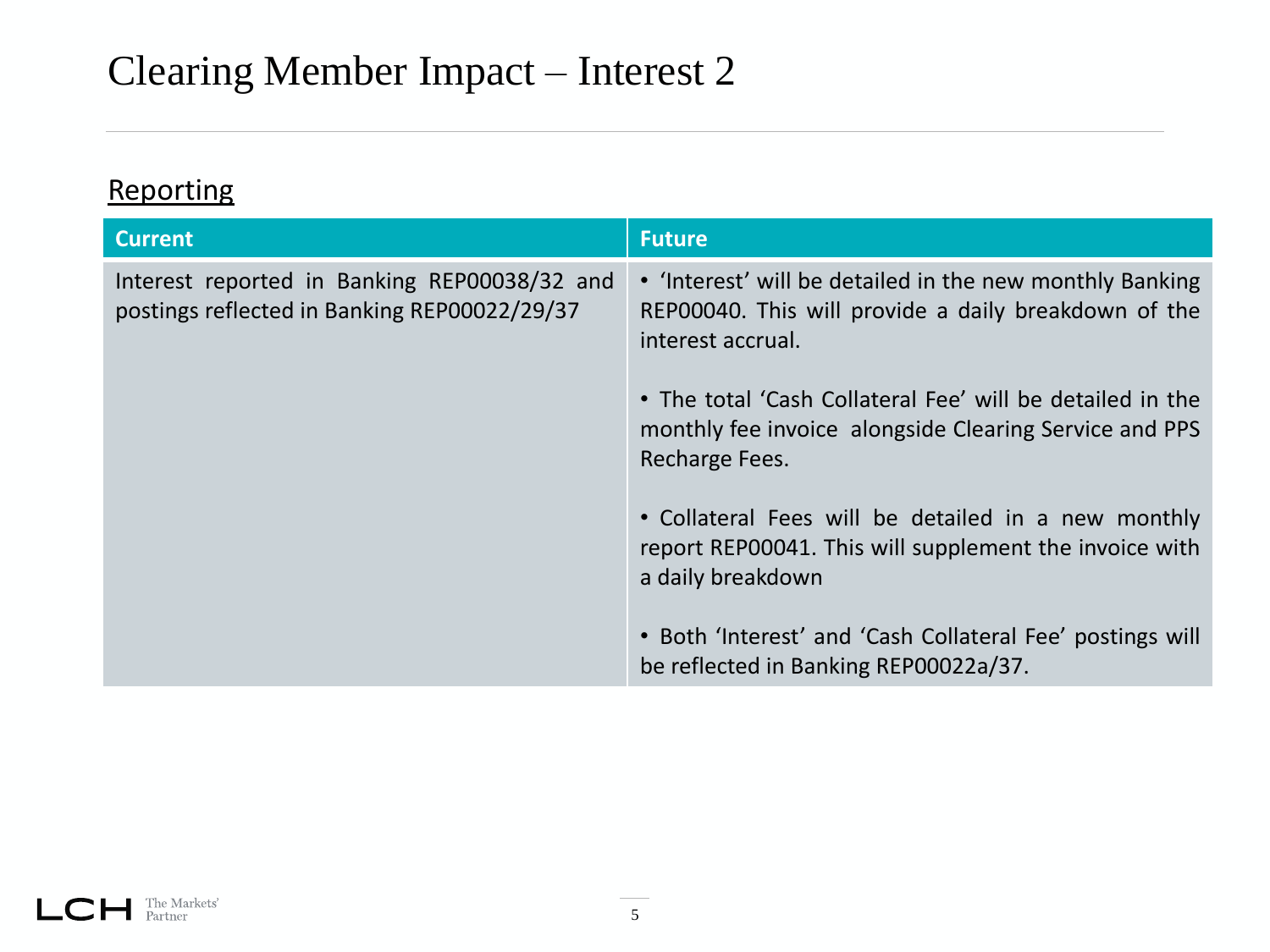#### **Settlement**

| <b>Current</b>                                                                                                                                                                                                          | <b>Future</b>                                                                                                                                                                                                                                                                                                                                                                     |
|-------------------------------------------------------------------------------------------------------------------------------------------------------------------------------------------------------------------------|-----------------------------------------------------------------------------------------------------------------------------------------------------------------------------------------------------------------------------------------------------------------------------------------------------------------------------------------------------------------------------------|
| Interest posted as cover affecting Clearing<br>Members cash cover balance                                                                                                                                               | All fee related entries including 'Interest', 'PPS<br>Recharges' and 'Cash Collateral Fees' will be posted as<br>an additional 'Non-Cover' call / payment at month end.<br>This will not affect Clearing Members cash cover<br>balances.                                                                                                                                          |
| Interest is posted on the second business day of<br>the following month prior to the EOD process<br>with settlement and reporting occurring on the<br>third business day, impacting the members<br>collateral position. | Posting and settlement on third business day of<br>following month. 'Interest' and 'Cash Collateral Fee' will<br>be automatically processed directly from Clearing<br>Members PPS account on the third business day of the<br>month. Balances will be netted for the purposes of PPS<br>calls and payments.                                                                       |
| <b>FCM CLEARING MEMBERS ONLY</b><br>Interest reported on Collateral Account 'L'                                                                                                                                         | 'Interest' and 'Cash Collateral Fees' will be calculated<br>and entered against the respective collateral account in<br>which it was accrued. The entries will however be<br>posted as 'Non-Cover' and processed directly from the<br>Clearing Members PPS account on the third business<br>day of the month. The entries will not affect FCM<br>Clearing Members cover balances. |

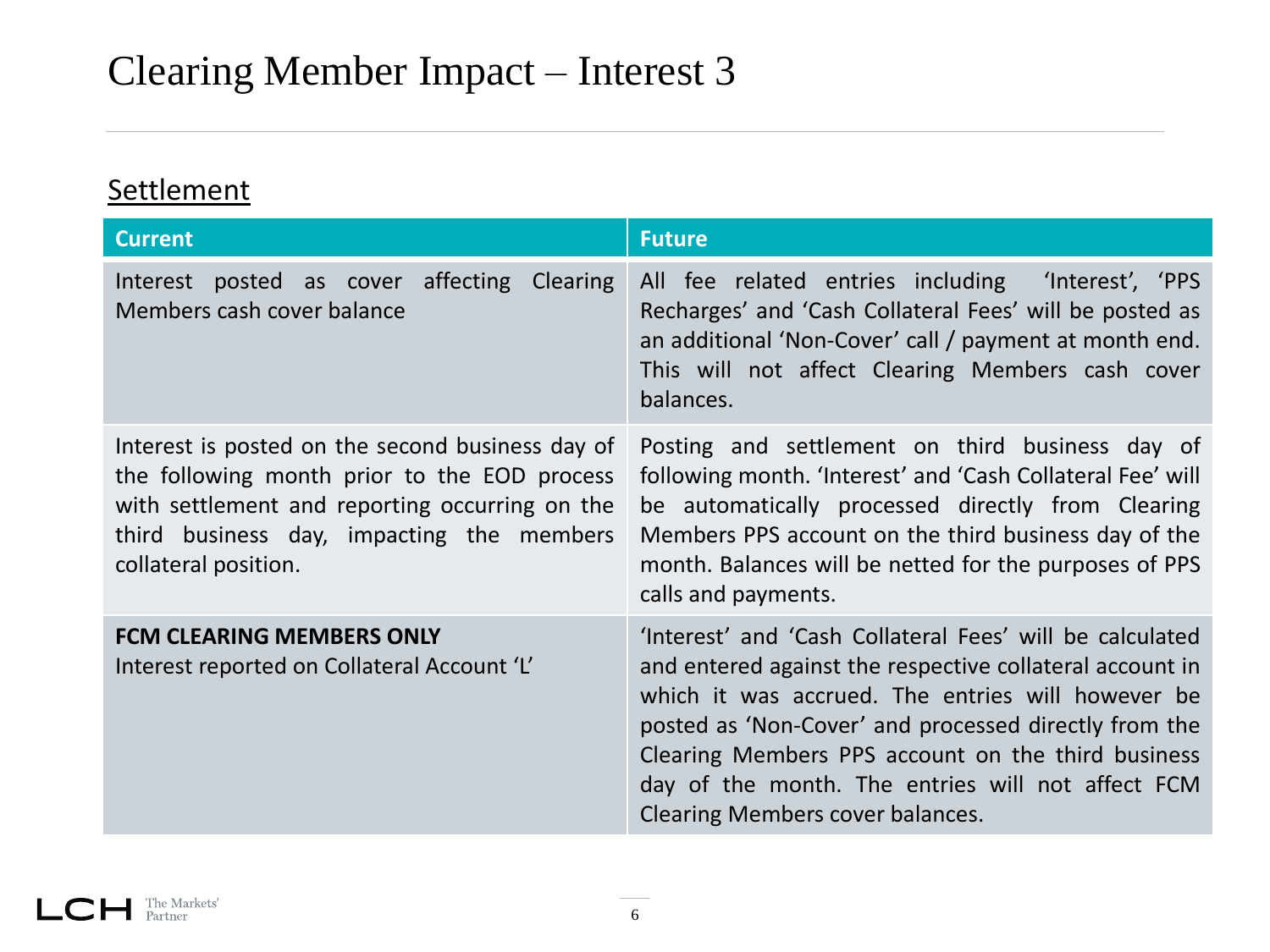# Clearing Member Impact – Accommodation Charge/ Non-Cash Collateral Fee

The Accommodation Charge/Non-Cash Collateral Fee is levied for utilising noncash collateral to cover IM requirements at LCH. It is only applicable for Clearing Members that lodge non-cash collateral with LCH.

| <b>Current</b>                                                                                                                                                                          | <b>Future</b>                                                                                                                                                                                                                                                                                                       |
|-----------------------------------------------------------------------------------------------------------------------------------------------------------------------------------------|---------------------------------------------------------------------------------------------------------------------------------------------------------------------------------------------------------------------------------------------------------------------------------------------------------------------|
| Named 'Accommodation Charge'                                                                                                                                                            | Renamed 'Non-Cash Collateral Fee'                                                                                                                                                                                                                                                                                   |
| 'Accommodation Charge' is posted on the second<br>business day of the month prior to the EOD<br>process, with physical settlement and reporting<br>occurring on the third business day. | Posting and settlement on third business day of<br>following month. 'Non Cash Collateral Fee' will be<br>automatically processed directly from Clearing<br>Members PPS account on the third business day of the<br>month.                                                                                           |
| Accommodation Charge posted as cover affecting<br>Clearing Members cash cover balance.                                                                                                  | All fee related entries including the 'Non-Cash<br>Collateral Fee' will be posted as 'Non-Cover' and will<br>not affect Clearing Members cash cover balances.                                                                                                                                                       |
| Reported in Banking REP00038 and posting<br>reflected as 'Cover' in Banking REP00022/29/37.                                                                                             | Reported in REP00041, which will be published in the<br>Fees folder of Member Live. The total amount will also<br>appear in the monthly invoice alongside Clearing<br>Service and PPS Recharge Fees. The total monthly Non-<br>Cash Collateral posting will be reflected in Banking<br>REP00022a/37 as 'Non-Cover'. |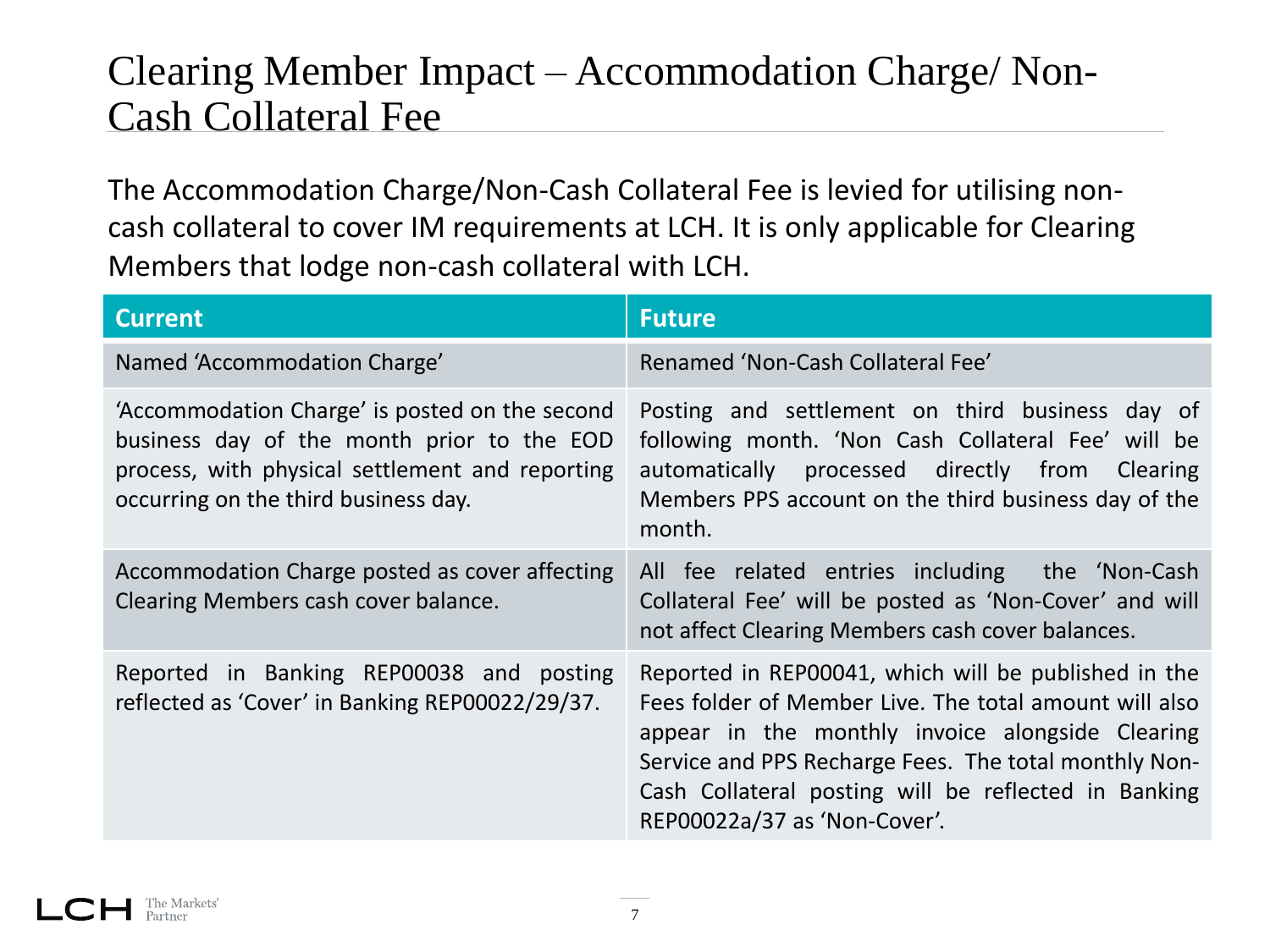The PPS Recharge Fee is levied for Swift traffic resulting from margin calls/pays.

| <b>Current</b>                                                                                                | <b>Future</b>                                                                                                                                                                                                                                                      |
|---------------------------------------------------------------------------------------------------------------|--------------------------------------------------------------------------------------------------------------------------------------------------------------------------------------------------------------------------------------------------------------------|
| PPS Recharge Fees invoiced within the first week<br>of the month on an individual invoice.                    | PPS Recharge Fees will be included on the monthly fee<br>invoice published on the third business day of the<br>month. PPS Recharge Fees will be automatically<br>processed directly from Clearing Members PPS account<br>on the third business day of the month    |
| PPS Recharge Fees posted as 'Cover' affecting<br>Clearing Members cash cover balance                          | All fee related entries including 'PPS Recharge Fees'<br>will be posted as 'Non-Cover' and therefore will not<br>affect Clearing Members cash cover balances.                                                                                                      |
| PPS Recharge Fee Monthly Invoice provides a<br>breakdown of all Swift instructions for the<br>previous month. | PPS Recharge Fees will be included on the monthly fee<br>invoice alongside Clearing Service and total 'Cash/Non-<br>Cash Collateral Fees' if applicable. The monthly fee<br>invoice will provide the same breakdown currently<br>provided in the separate invoice. |



8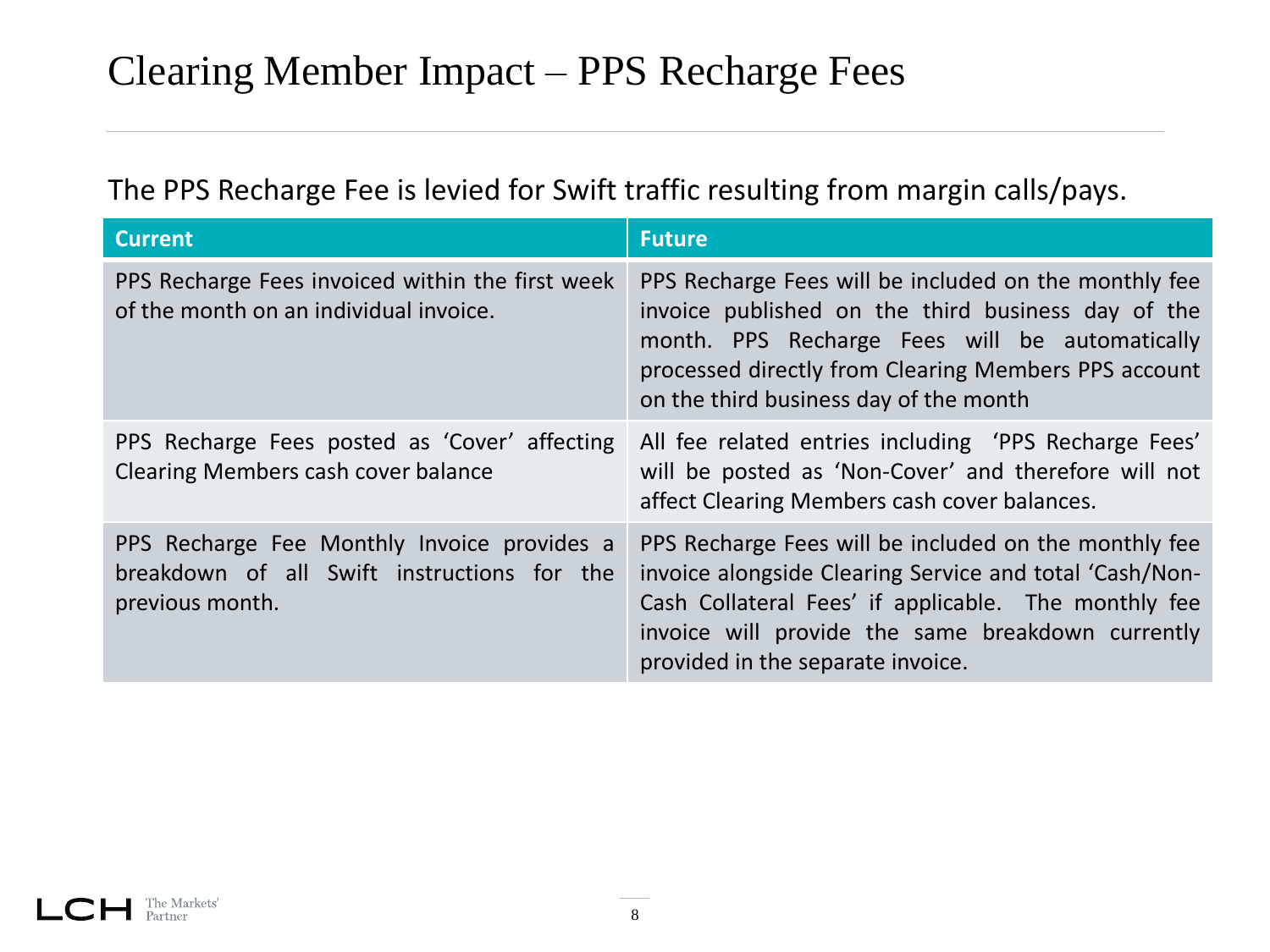Clearing Service Fees are the fees levied against each LCH Clearing Service a Clearing Member has subscribed to.

| <b>Current</b>                                                                            | <b>Future</b>                                                                                                                                                                                                                                                                                     |
|-------------------------------------------------------------------------------------------|---------------------------------------------------------------------------------------------------------------------------------------------------------------------------------------------------------------------------------------------------------------------------------------------------|
| Clearing Service Fees posted as 'Cover' affecting<br>Clearing Members cash cover balance. | All fee related entries including Clearing Service Fees<br>will be posted as 'Non-Cover' and therefore will not<br>affect Clearing Members cash cover balances. These<br>will be automatically processed directly from Clearing<br>Members PPS account on the third business day of the<br>month. |
| The Clearing Service Fee Invoice details the full<br>breakdown of fees                    | No change                                                                                                                                                                                                                                                                                         |

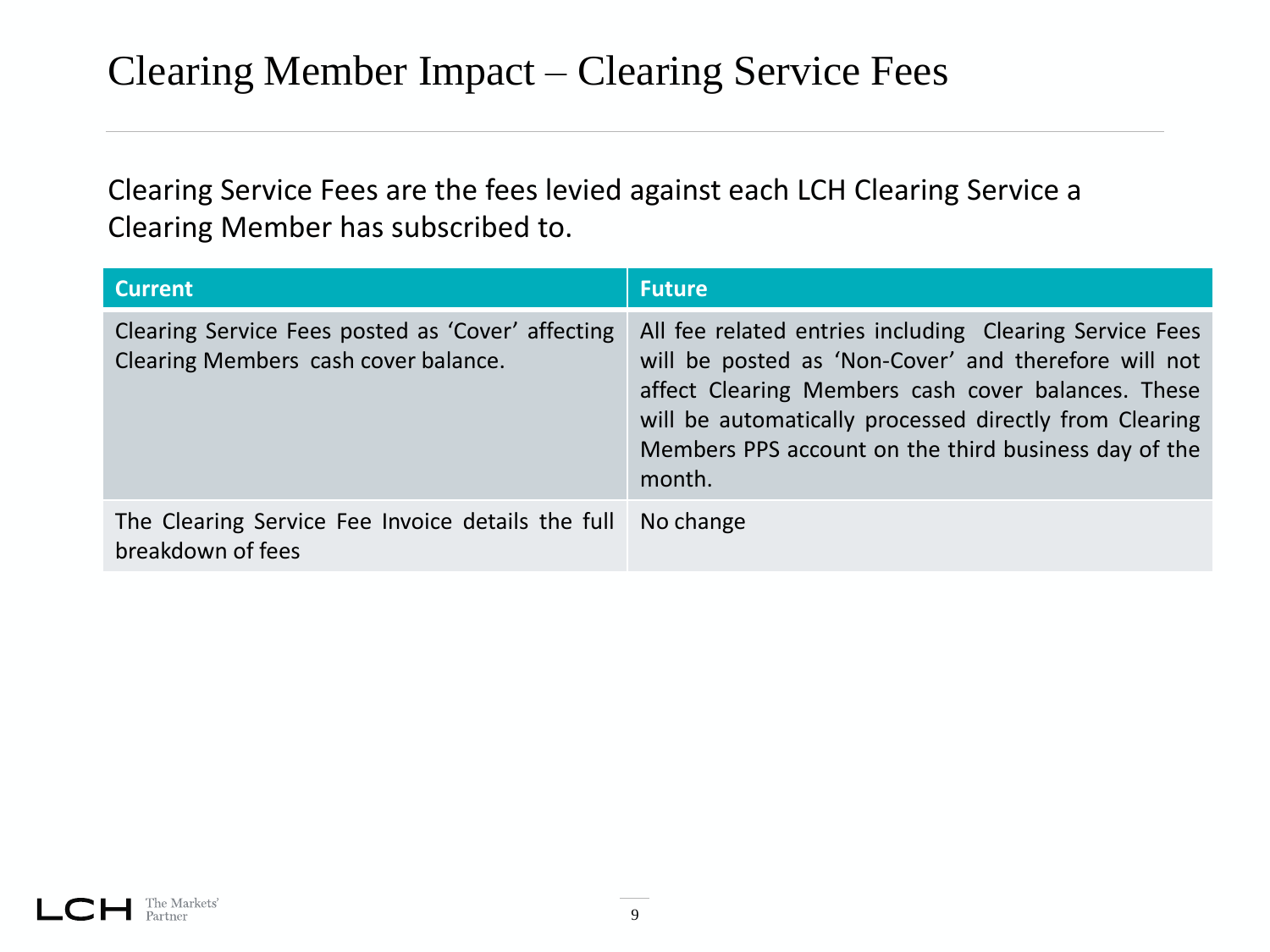## New Reports

LCH is pleased to confirm the following new reports will be published:

- 1. REP00040 Monthly Interest Report (published in Banking folder of Member Live)
	- Banking REP00040 will provide a daily accrual of the interest accrual against the currency base rate. This will be published on the third business day of the month when the interest is applied.
- 2. REP00041 Monthly Collateral Fee Report (published in the Fees folder of Member Live)
	- The Margin Collateral Fee Report will provide both a daily accrual of the interest calculated against the LCH spread as well as any Non-Cash Collateral Fee accrual (if applicable). This will be published on the third business day of the month when the interest is applied.
- 3. REP00042 Daily Collateral Fee Rate Report (published in the Public/Fees folder of Member Live)
	- The report will be provided daily and will record all the LCH spreads applied by each LCH Clearing Service.

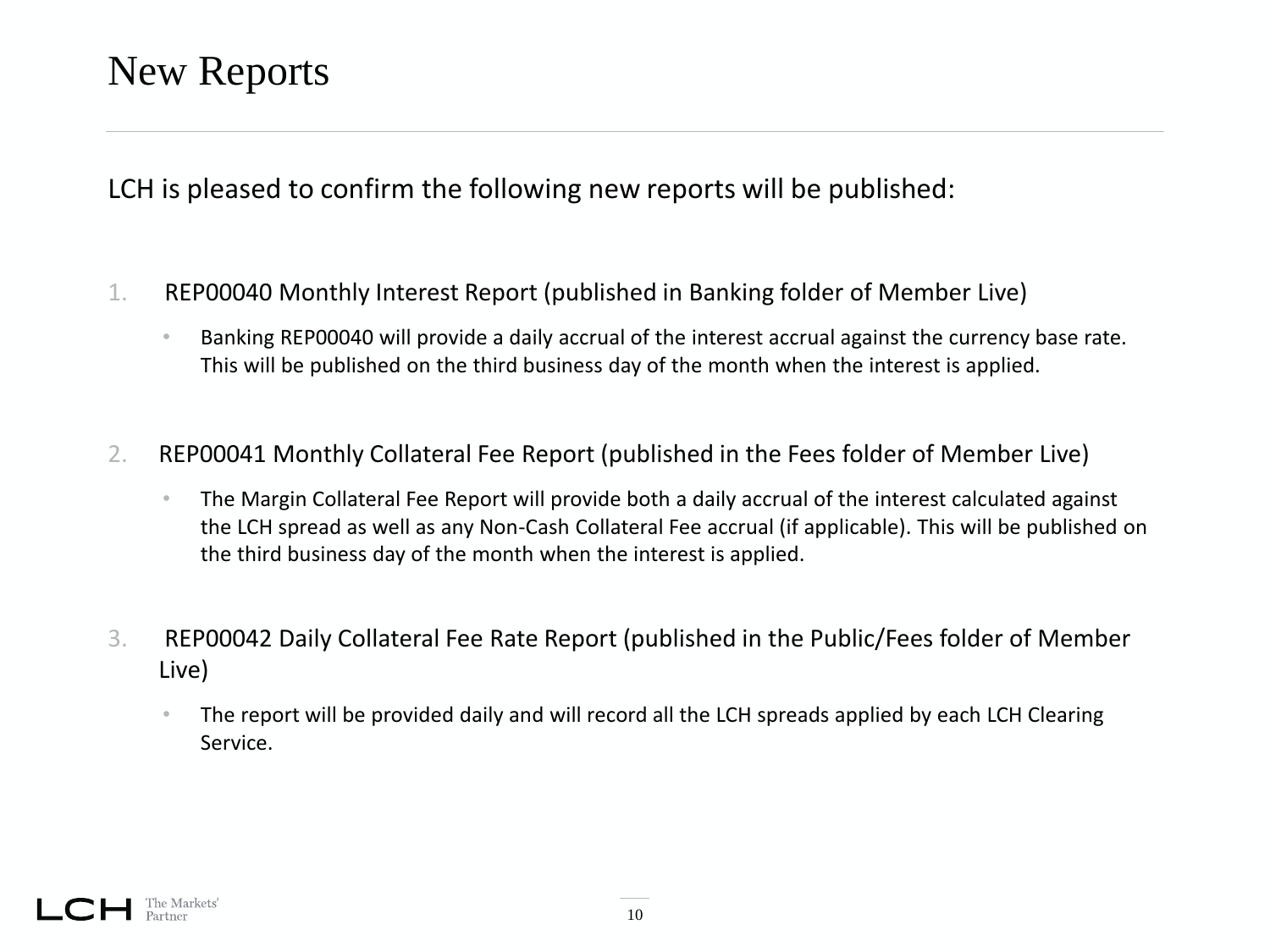# New Reports Specification

Please find below details of the new reports that will be published (in PDF and TXT formats). Please note that the examples are provided for illustration only. Feedback from internal and external testing may result in changes.

| <b>Report</b> | <b>Report</b><br><b>Description</b>              | <b>Report</b><br><b>Frequency</b> | <b>Location</b>                                    | <b>Category / Effective</b><br><b>Date</b>             | <b>Description of change</b>                                                                                                                                                 |                                     | <b>Report</b><br><b>Example</b> |
|---------------|--------------------------------------------------|-----------------------------------|----------------------------------------------------|--------------------------------------------------------|------------------------------------------------------------------------------------------------------------------------------------------------------------------------------|-------------------------------------|---------------------------------|
| REP00040      | Monthly<br>Interest<br>Report                    | Monthly                           | <b>Banking</b><br>folder of<br>Member<br>Reporting | New Report<br>5 <sup>th</sup> October 2016             | Will provide the daily details of the<br>interest base rate accrual. The report<br>will show the daily collateral balance,<br>the interest rate, interest amount<br>accrued. | <b>REP00040</b>                     | <b>REPO0040</b>                 |
| REP00041      | Monthly<br>Collateral<br>Fee Report              | Monthly                           | Fee Folder<br>of Member<br>Reporting               | New Report<br>5 <sup>th</sup> October 2016             | Will provide the daily details of the<br>Collateral Fee calculation. The report<br>will show the daily collateral balance,<br>the fee rate and the fee amount<br>calculated. | POF <sub>X</sub><br><b>REPO0041</b> | REP00041                        |
| REP00042      | <b>Daily</b><br>Collateral<br>Fee Rate<br>Report | <b>Daily</b>                      | Fee Folder<br>of Member                            | New Report<br>Reporting 1 <sup>st</sup> September 2016 | Will provide the daily LCH spread<br>applied per Clearing Service and<br>currency.                                                                                           | <b>REPO0042</b>                     | REP00042 1<br>REP00042 2        |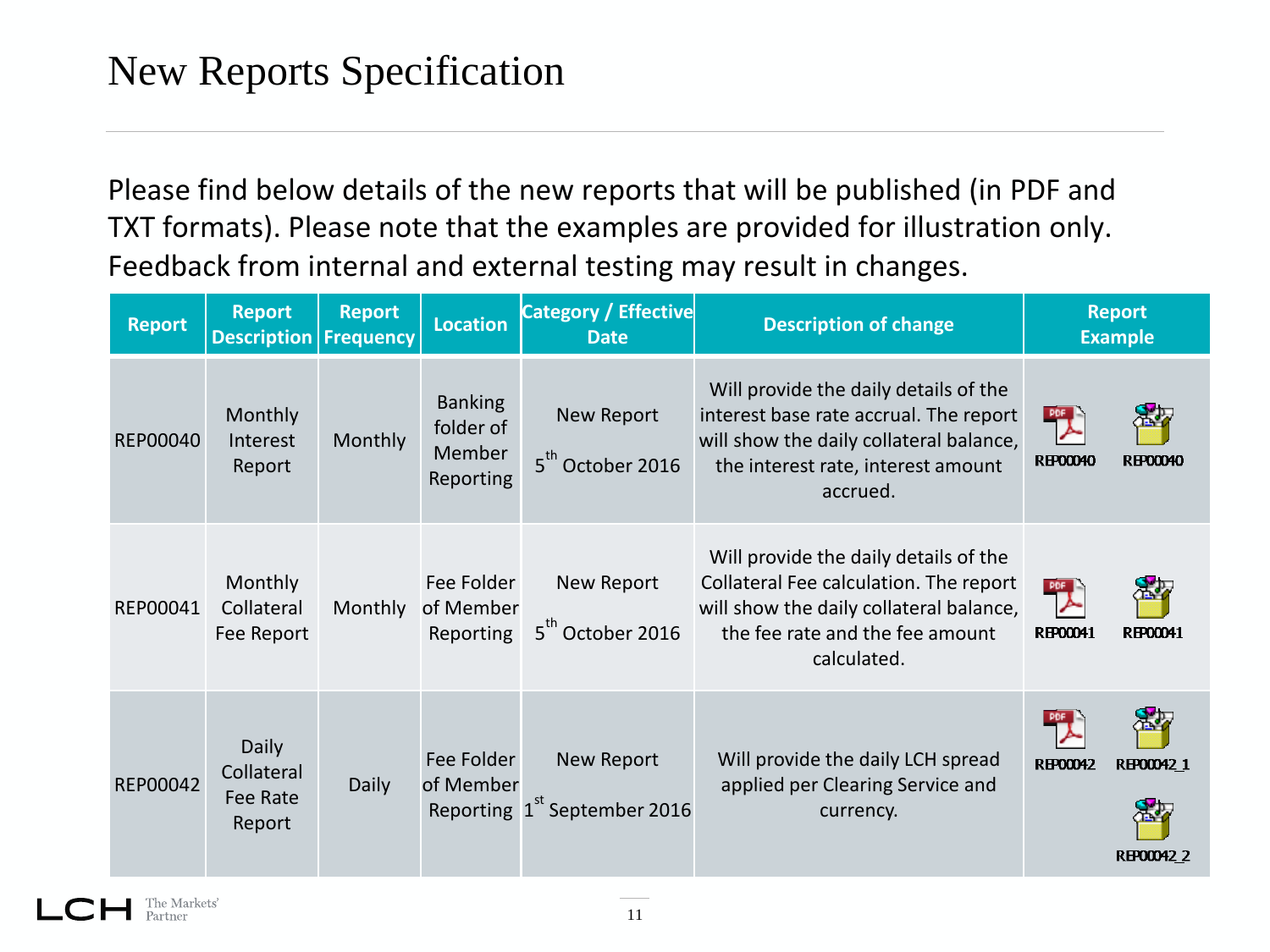| <b>Report</b> | <b>Report</b><br><b>Description</b>        | <b>Report</b><br><b>Frequency</b> | <b>Category / Effective</b><br><b>Date</b>       | <b>Description of change</b>                                                                                                                                                                    | <b>Report</b><br><b>Example</b> |
|---------------|--------------------------------------------|-----------------------------------|--------------------------------------------------|-------------------------------------------------------------------------------------------------------------------------------------------------------------------------------------------------|---------------------------------|
| REP00017      | Daily Base Rates                           | <b>Daily</b>                      | Content Change<br>1 <sup>st</sup> September 2016 | Currently records LDR as a net figure.<br>Will contain only the daily base rate. Spread<br>will appear in REP00042.                                                                             | <b>REPOCO17</b>                 |
| REP00017a     | <b>Client Deposit</b><br>Rates Report      | <b>Daily</b>                      | Decommissioned<br>31 <sup>st</sup> December 2016 | Currently records CDR as a net figure.<br>Replaced by Banking REP00017 for daily base<br>rate. Replaced by REP00042 for spread.<br>Report maintained for longer to assist<br>member transition. | n/a                             |
| REP00017b     | <b>RepoClear Daily</b><br><b>Base Rate</b> | Daily                             | Decommissioned<br>1 <sup>st</sup> September 2016 | Currently records RDR as a net figure.<br>Replaced by Banking REP00017 for daily<br>base. Replaced by REP00042 for spread.                                                                      | n/a                             |

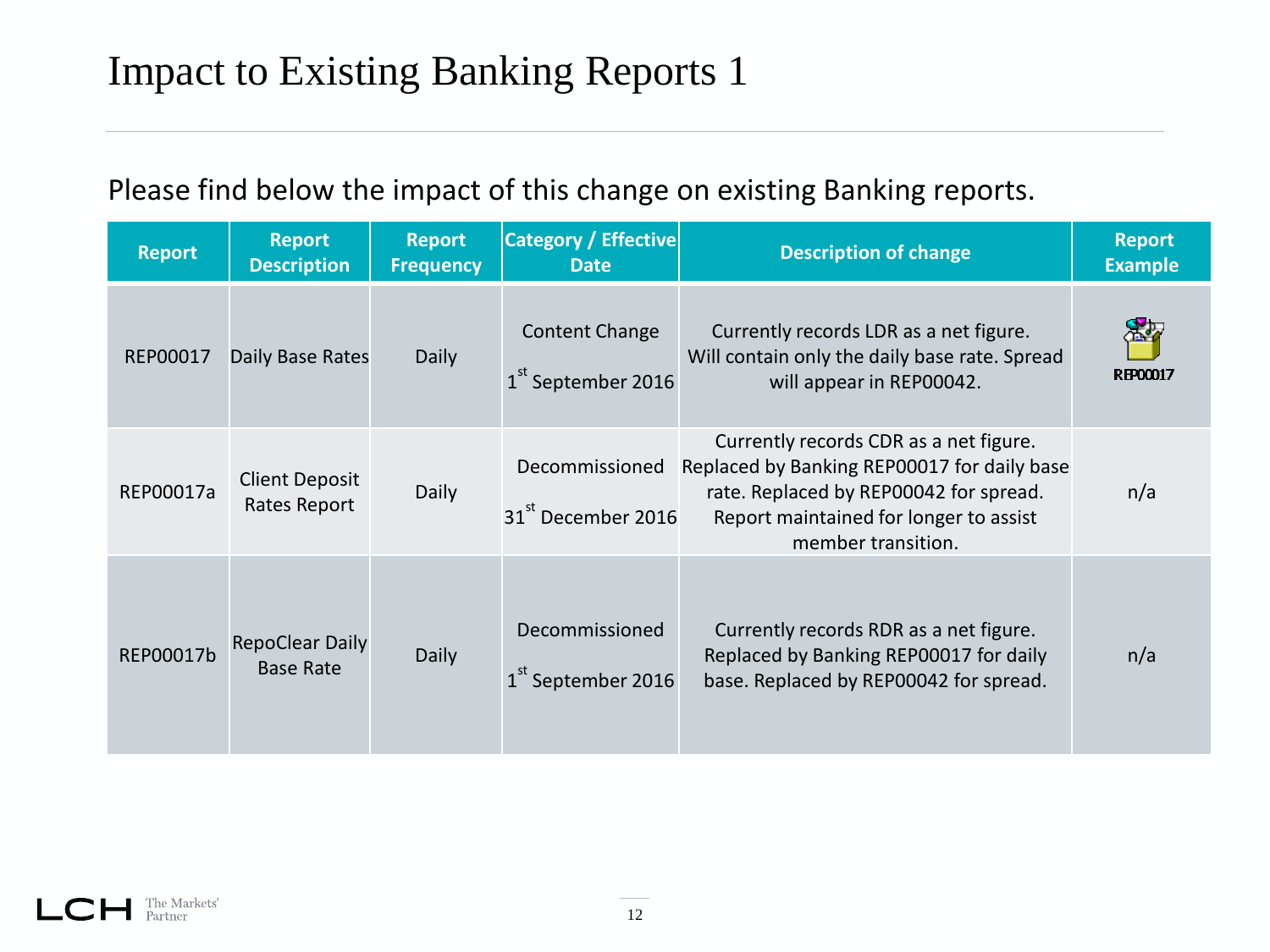| <b>Report</b> | <b>Report</b><br><b>Description</b>              | <b>Report</b><br><b>Frequency</b> | <b>Category / Effective</b><br><b>Date</b> | <b>Description of change</b>                                                                                                                                                                                                                                                           | <b>Report</b><br><b>Example</b> |
|---------------|--------------------------------------------------|-----------------------------------|--------------------------------------------|----------------------------------------------------------------------------------------------------------------------------------------------------------------------------------------------------------------------------------------------------------------------------------------|---------------------------------|
| REP00022a     | Today's Non-<br>Cover Account<br><b>Postings</b> | Daily                             | New Data<br>1 <sup>st</sup> October 2016   | Currently records today's calls and payments<br>raised via non cover.<br>Calls and pays for all Clearing Service fees,<br>'Interest' Cash and Non-Cash (if applicable)<br>Collateral and PPS Recharge Fees will now<br>take place through Non-Cover and will<br>appear in this report. | RFP00022a                       |
| REP00029      | Yesterday's<br>Postings Total                    | Daily                             | No Change                                  | Currently records the total value of overnight<br>cover postings.                                                                                                                                                                                                                      | n/a                             |

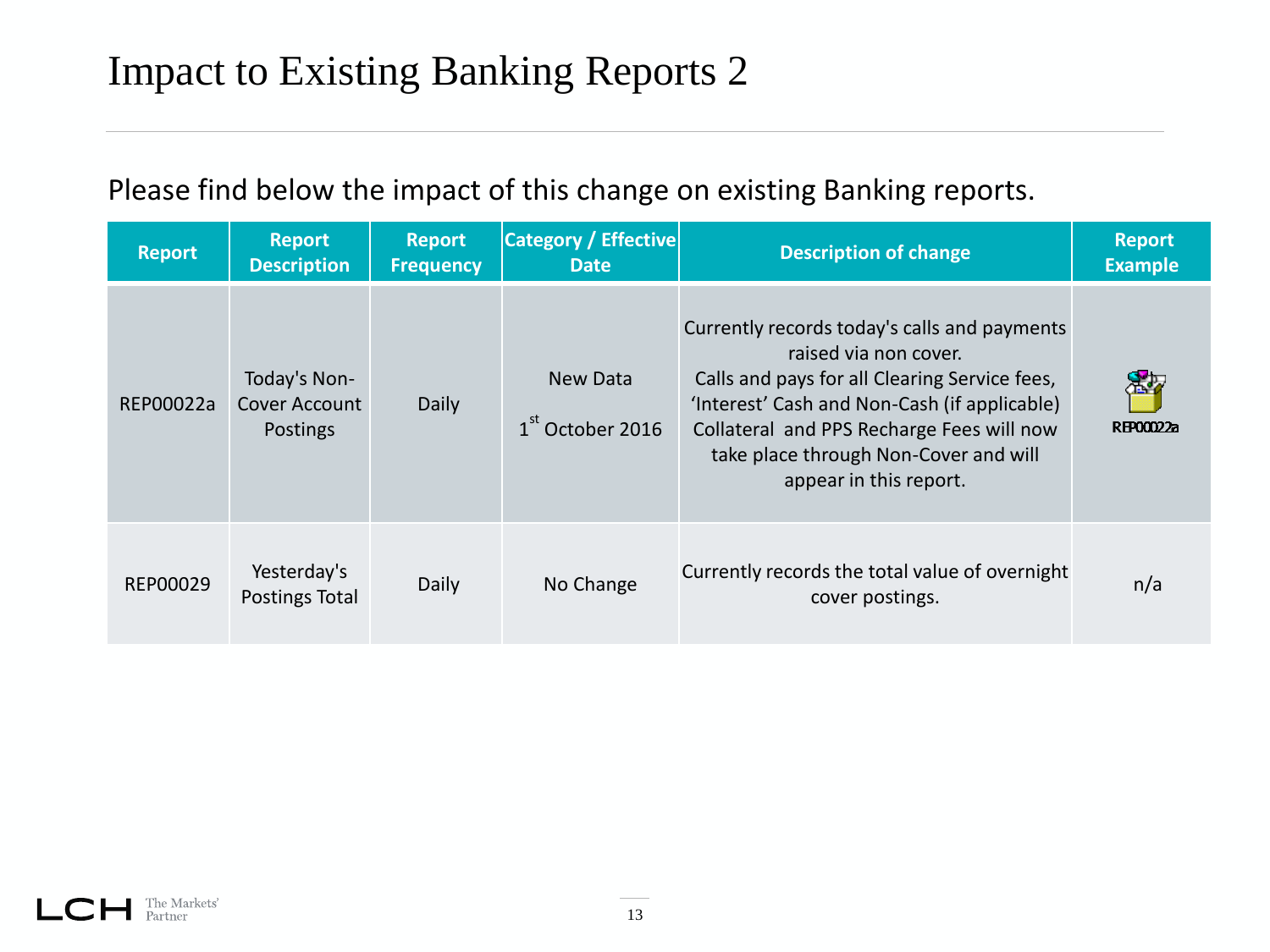| <b>Report</b> | <b>Report</b><br><b>Description</b>  | <b>Report</b><br><b>Frequency</b> | <b>Category / Effective</b><br><b>Date</b> | <b>Description of change</b>                                                                                                                                                                                                                                                                                                                                                                                                                                                                            | <b>Report</b><br><b>Example</b> |
|---------------|--------------------------------------|-----------------------------------|--------------------------------------------|---------------------------------------------------------------------------------------------------------------------------------------------------------------------------------------------------------------------------------------------------------------------------------------------------------------------------------------------------------------------------------------------------------------------------------------------------------------------------------------------------------|---------------------------------|
| REP00032      | Member<br>Default Fund               | Daily                             | Data Removed<br>Mid September              | This report displays the Default Fund<br>contribution by Clearing Member.<br>This report will be simplified so to remove<br>the: Interest rate, Accrued interest, Final<br>interest payment date, Payment due from<br>date.<br>The report format will be changed mid<br>September as part of the technical release.<br>A breakdown of daily Default Fund interest<br>on collateral will be recorded as part of<br>REP00040. The Daily Default Fund Cash<br>Collateral Fee will be recorded in REP00041. | <b>RFP00032</b>                 |
| REP00033a     | <b>ITD PPS</b><br>Movement<br>Detail | Daily                             | New Data<br>$1^{\text{th}}$ October 2016   | This report shows PPS calls and payments by<br>currency throughout the day. Currently<br>"COV" is displayed for Non-Cover calls/<br>payments.<br>A new code of "NON-COV" will be used to<br>differentiate between Cover and Non Cover<br>calls and payments.<br>The Non-Cover entries will include reflect fee<br>related calls and payments.                                                                                                                                                           | RFP00033a                       |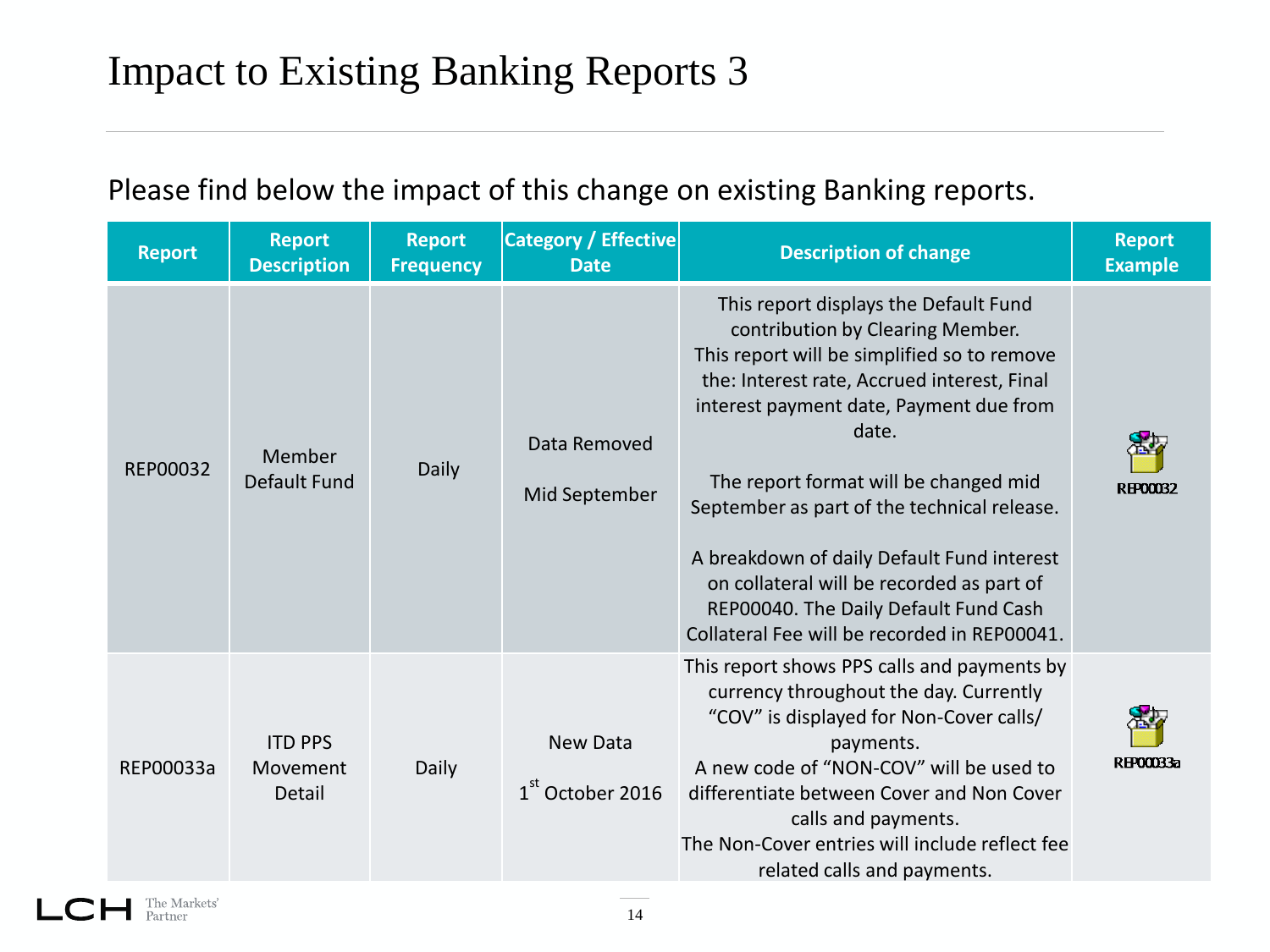| <b>Report</b>   | <b>Report</b><br><b>Description</b>     | <b>Report</b><br><b>Frequency</b> | <b>Category / Effective</b><br><b>Date</b> | <b>Description of change</b>                                                                                                                                                                                                                | <b>Report</b><br><b>Example</b> |
|-----------------|-----------------------------------------|-----------------------------------|--------------------------------------------|---------------------------------------------------------------------------------------------------------------------------------------------------------------------------------------------------------------------------------------------|---------------------------------|
| REP00033b       | <b>ITD PPS</b><br>Aggregation<br>Detail | Daily                             | New Data<br>$1st$ October 2016             | This reports details the number of calls<br>aggregated by description.<br>The aggregation detail included in the report<br>will now include the Non-Cover calls /<br>payments also. The "Ldg" code to<br>differentiate Cover and Non-Cover. | <b>REPO0033b</b>                |
| REP00037        | Statement of<br>Account                 | Monthly                           | New Data<br>$5th$ October 2016             | These reports detail all movements against<br>the member mnemonic at<br>subaccount/currency level<br>Fee related entries will be reported as Non-<br>Cover.                                                                                 | REP00037 1<br>REP00037 2        |
| <b>REP00038</b> | Interest and<br>Accommodatio<br>n       | Monthly                           | Decommissioned<br>October 2016             | The report for Interest (base rate accrual) will<br>be decommissioned and replaced by<br>REP00040.                                                                                                                                          | n/a                             |

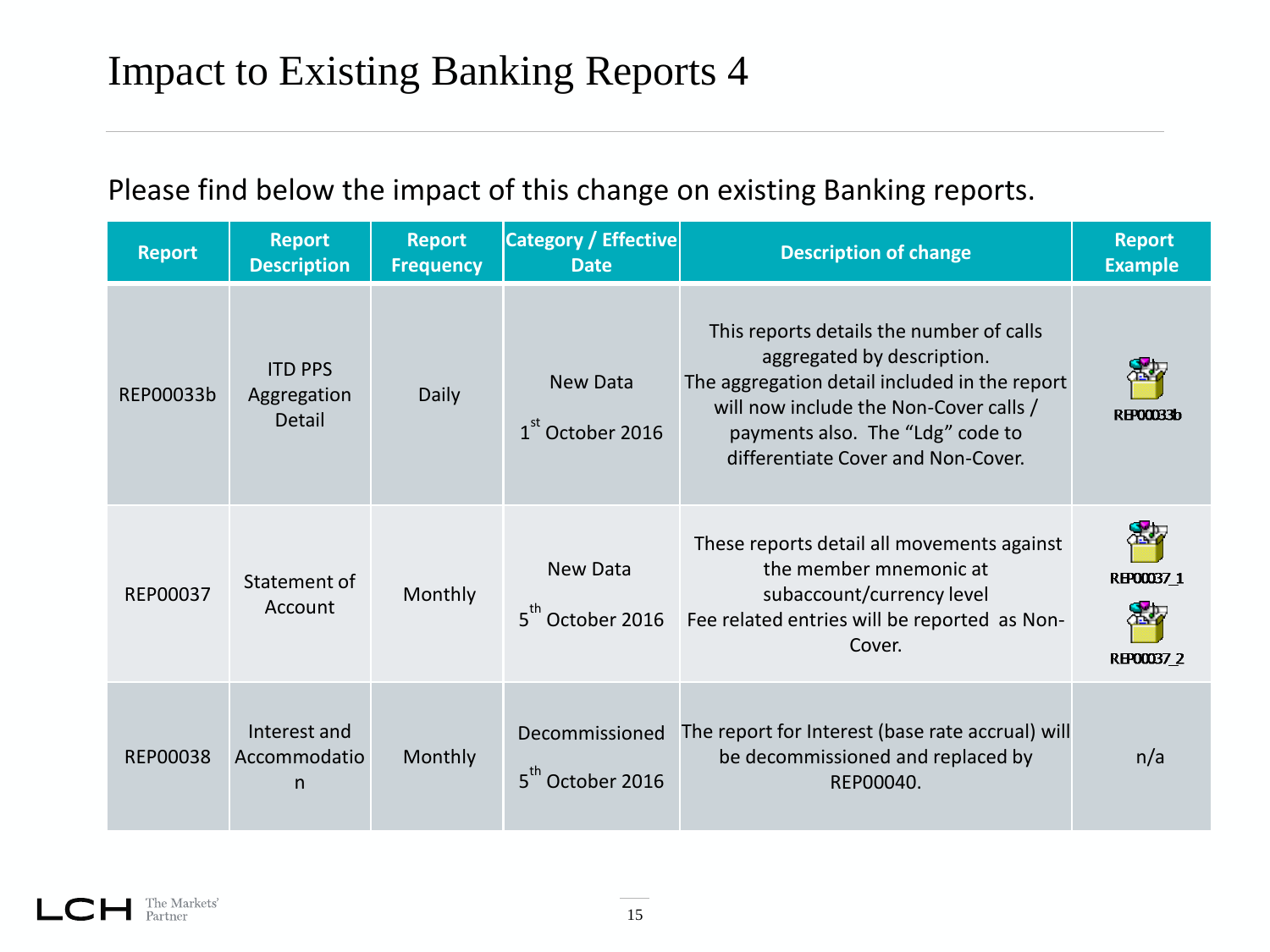| <b>Report</b> | <b>Report</b><br><b>Description</b>             | <b>Report</b><br><b>Frequency</b> | <b>Category / Effective</b><br><b>Date</b>   | <b>Description of change</b>                                                                                                                                                                                                                                         | <b>Report</b><br><b>Example</b> |
|---------------|-------------------------------------------------|-----------------------------------|----------------------------------------------|----------------------------------------------------------------------------------------------------------------------------------------------------------------------------------------------------------------------------------------------------------------------|---------------------------------|
| REP00022      | Yesterday's<br>Cover Account<br><b>Postings</b> | Daily                             | Data Removed<br>$1st$ October 2016           | Currently records the previous working days<br>calls and pays and EOD postings.<br>Calls and pays for all fees related entries will<br>now take place through Non-Cover and<br>removed from this report. REP00022a will<br>now report all fee related calls entries. | n/a                             |
| REP00030      | <b>Cover Calling</b><br>Summary                 | Daily                             | Data Removed<br>1 <sup>st</sup> October 2016 | Currently summarises the overnight cover<br>distribution output<br>Calls and pays for all fees related entries will<br>now take place through Non-Cover and<br>removed from this report.                                                                             | n/a                             |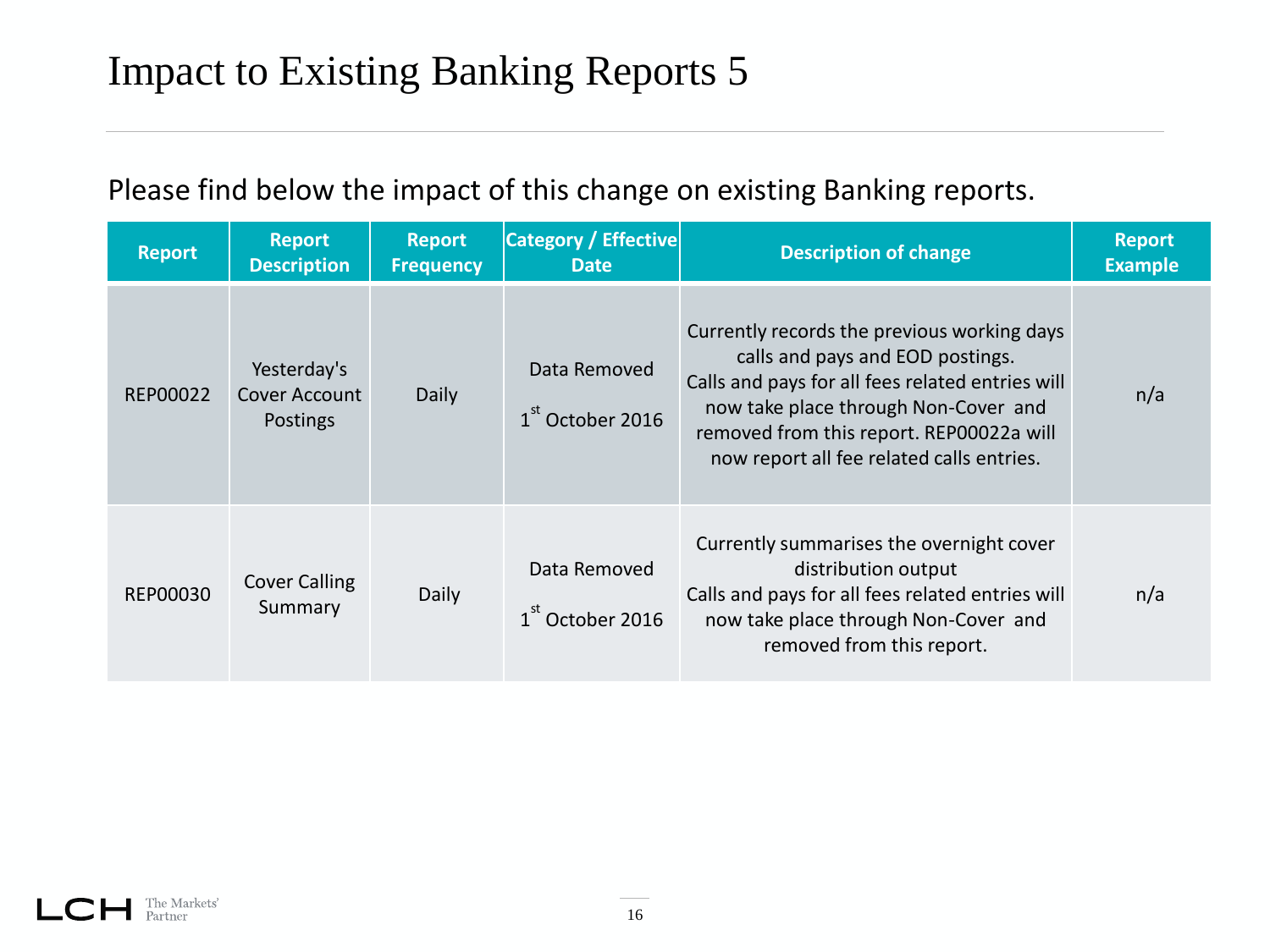# Testing

- Testing will focus on meeting two objectives:
	- 1. Consumption of new and revised text files into member systems
	- 2. Retrieval of reports and text files from member specific subfolders (location details shown below)
- Generic sample reports containing non member specific data, will be provided in the Member Live test environment during July and August as follows:

| <b>Report</b> | <b>Report Description</b>                 | <b>Member Live folder</b><br><b>location</b> |  |
|---------------|-------------------------------------------|----------------------------------------------|--|
| REP00017      | Daily Base Rates                          | Public /Banking                              |  |
| REP00022a     | <b>Today's Non-Cover Account Postings</b> | <b>Banking</b>                               |  |
| REP00032      | <b>Member Default Fund</b>                | <b>Banking</b>                               |  |
| REP00033a     | <b>ITD PPS Movement Detail</b>            | <b>Banking</b>                               |  |
| REP00033b     | <b>ITD PPS Aggregation Detail</b>         | <b>Banking</b>                               |  |
| REP00037      | <b>Statement of Account</b>               | <b>Banking</b>                               |  |
| REP00040      | Monthly Interest Report                   | <b>Banking</b>                               |  |
| REP00041      | Monthly Collateral Fee Report             | Fee                                          |  |
| REP00042      | Daily Collateral Fee Rate Report          | Public /Fee                                  |  |

• These reports should be considered in scope of the Member Reporting Project. Further details can be found within [LCH Circular no. 3717](http://www.lch.com/news-events/members-updates/general-information/lchcircularno3717)

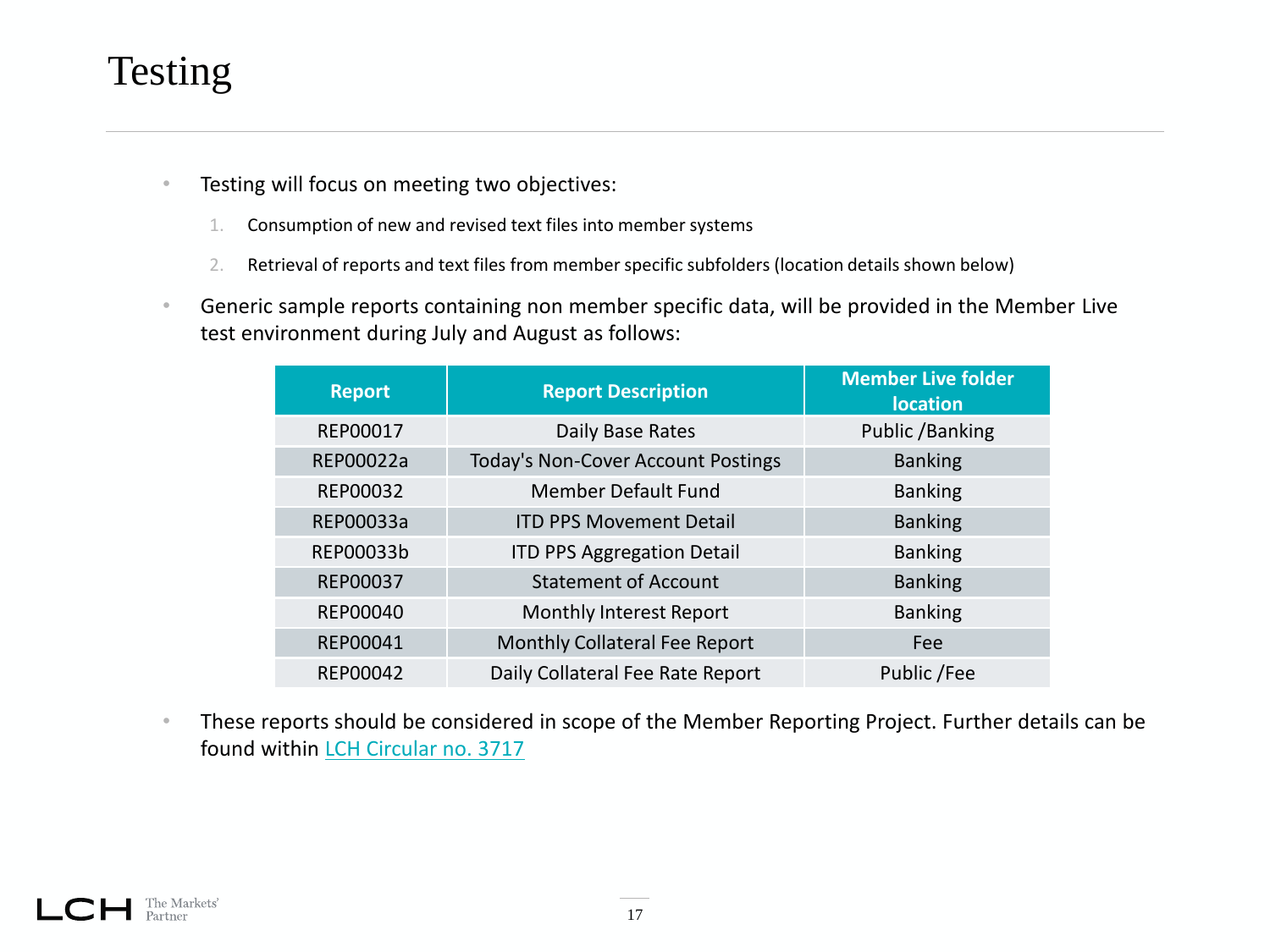## Summary

- All fee and interest related postings to be collected and processed as 'Non-Cover', rather than the existing processing as part of the daily cover call
- Existing postings will be broken out into two entries:
	- Interest accrued against the respective currency base rate titled 'Interest'
	- Fee applied on Cash Collateral balances by currency titled 'Cash Collateral Fee'
- A new report, will be published monthly, detailing the daily interest calculation
- Three Banking reports will be de-commissioned
- Nine Banking reports will be updated to reflect the change of fee related postings from Cover to Non-Cover
- The existing Clearing Member Monthly Fee Invoice will have a new accompanying supplementary report, that will provide:
	- A breakdown of the daily calculation of fees applied by LCH on cash collateral, titled 'Cash Collateral Fee'
	- A breakdown of the daily calculation of fees applied by LCH on non-cash collateral fees, titled 'Non-Cash Collateral Fee'
- One new report will be published daily, detailing the daily collateral fee rates applicable by currency and service line.

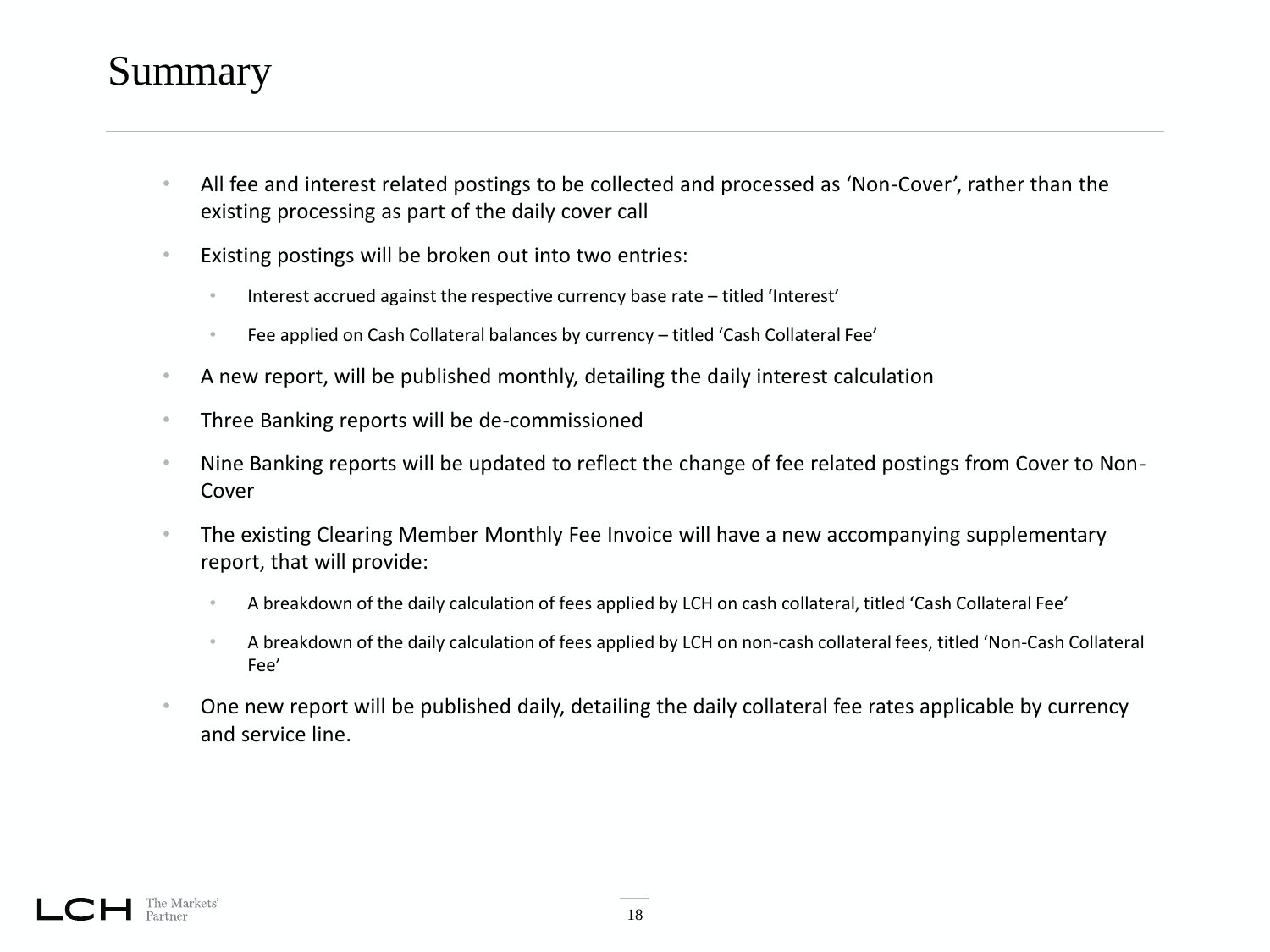### **Contacts**

Address

Aldgate House 33 Aldgate High Street | London EC3N 1EA

Collateral Operations Client Services Collateral.ClientServices@lch .com

Nick McMillan Senior Manager Collateral Operations and Client Services

+44 20 7426 7283

Nick.McMillan@lch.com

Laurence Jones Head of Collateral Operations Limited & LLC

+44 20 3197 4685

Laurence.Jones@lch.com